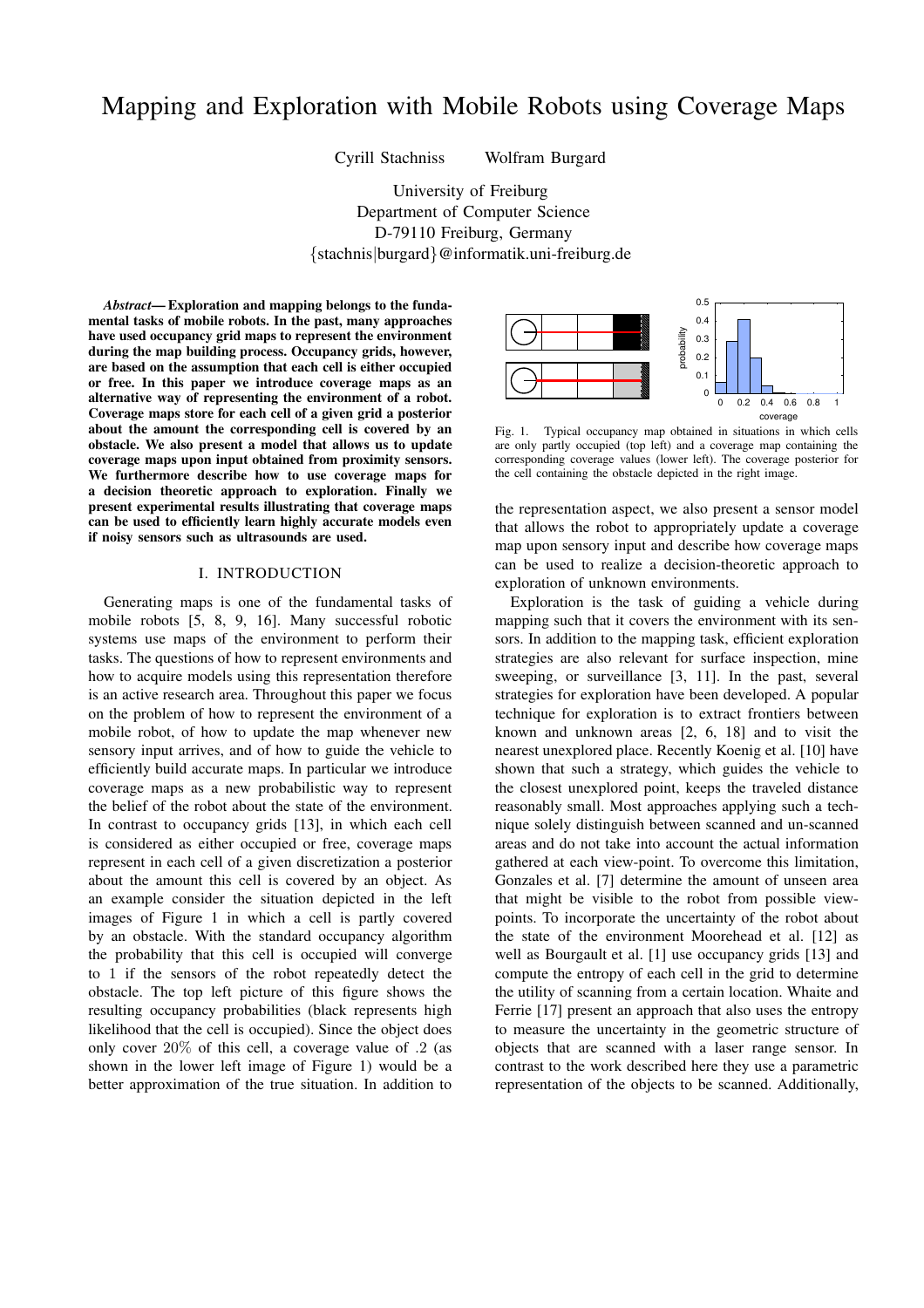several researchers focus on the problem of simultaneous localization and mapping during exploration [1, 4, 5], an aspect that we do not address in this paper.

This paper is organized as follows. In the next section we introduce coverage maps. In Section III we present a sensor model that allows us to update a given coverage map upon sensory input. In Section IV we describe a decision-theoretic approach to exploration based on coverage maps. Finally, we present experiments illustrating the various properties of our approach. We present accurate maps learned by a real robot and discuss the advantages of our technique over existing approaches.

# II. COVERAGE MAPS

As already mentioned above, occupancy grids rest on the assumption that the environment has binary structure, i.e. that each grid cell is either occupied or free. This assumption, however, is not always justified. For example, if the environment contains a wall that is not parallel to the  $x$ - or  $y$ -axis of the grid there must be grid cells which are only partly covered. In occupancy grids the probability that such cells are occupied will inevitably converge to one (see Figure 1). Coverage maps overcome this limitation by storing for each cell a posterior about its coverage. Coverage values range from 0 to 1. Whereas a coverage of 1 means that the cell is fully occupied, an empty cell has a coverage of 0. Since the robot usually does not know the true coverage of a grid cell it maintains a probabilistic belief  $p(c_l)$  about the coverage of the cell  $c_l$ . In principle, there are different ways of representing  $p(c_l)$ . They range from parametric distributions such as (mixtures of) Gaussians or non-parametric variants such as histograms. Throughout this paper we assume that each  $p(c_l)$  is given by a histogram over possible coverage values. More precisely, we store a histogram for each grid cell, where each bin contains the probability that the corresponding grid cell has the particular coverage.

In the beginning of the exploration task all cells are typically initialized using a equal distribution in order to represent the maximum uncertainty about the actual state of the cell. The right image of Figure 1 shows a typical coverage posterior we frequently obtain for partly covered cells. Such a scenario is depicted in the lower left image of this figure. In contrast to occupancy grids (top left image) the resulting map represents the situation more precisely. In the next Section we describe how we can update coverage maps based on sensory input.

## III. UPDATING COVERAGE MAPS UPON SENSORY INPUT

To update a coverage map based whenever sensor data arrives, we apply a Bayesian update scheme similar to that of occupancy grids. Throughout this paper we assume that our sensor provides distance information. Thus, we need a

formalism to convert the distance information to coverage values. What we need to know is the coverage map  $c$  that has the highest likelihood under all distance measurements  $d_0, \ldots, d_T$ . If we use Bayes rule and assume that consecutive measurements are independent given that we know the map  $c$ , we obtain:

$$
p(c \mid d_0, \ldots, d_T) \stackrel{\text{Bayes}}{=} \frac{p(d_0, \ldots, d_T \mid c) \cdot p(c)}{p(d_0, \ldots, d_T)} \qquad (1)
$$

$$
= \beta \cdot p(c) \cdot p(d_0, \dots, d_T \mid c) \tag{2}
$$

$$
= \beta \cdot p(c) \cdot \prod_{t=0}^{n} p(d_t \mid c). \tag{3}
$$

Next we need to know how to determine the likelihood  $p(d_t | c)$  of measuring  $d_t$  given the map c. Again we apply Bayes rule and obtain:

$$
p(c | d_0, ..., d_T) \stackrel{\text{Bayes}}{=} \beta \cdot p(c) \cdot \prod_{t=0}^T \frac{p(c | d_t) \cdot p(d_t)}{p(c)}(4)
$$

$$
= \beta \cdot \frac{\xi^{T+1}}{p(c)^T} \cdot \prod_{t=0}^T p(c | d_t) \qquad (5)
$$

$$
= \beta' \cdot \prod_{t=0}^{1} p(c \mid d_t). \tag{6}
$$

Equation (5) is obtained from Equation (4) by assuming that  $p(c)$  is constant and that  $\xi = p(d_t)$  is constant for every t. The variables  $\beta$  and  $\beta'$  represent normalization constants ensuring that the left-hand side sums up to one over all c. We assume that the individual cells of a coverage map are independent. This assumption is frequently used in the context of occupancy maps. We would like to refer to a recent work by Thrun [15] on how to better deal with the dependency between cells. We finally obtain:

$$
p(c | d_0, ..., d_T) = \beta' \cdot \prod_{t=0}^{T} \prod_{l=0}^{L} p(c_l | d_t)
$$
(7)  
=  $\beta' \cdot \prod_{l=0}^{L} \prod_{t=0}^{T} p(c_l | d_t)$ . (8)

Thus, to update a map given a measurement  $d_t$  we simply have to multiply the current belief about the coverage of each cell  $c_l$  by the belief about the coverage of this cell resulting from  $d_t$ . Additionally the maximum likelihood coverage map is obtained by choosing the mode of the coverage histogram for each cell  $c_l$ . It remains to describe how we actually compute  $p(c_l | d_t)$ , i.e. how we determine the distribution about the potential coverage values of a cell  $c_l$  with distance  $d^l$  to the sensor given a measurement  $d_t$ . In our current system, we use a mixture of a Gaussian  $\mathcal{N}(\mu, \sigma)$  and a uniform distribution  $\gamma$  to compute the probability  $p(c_l = x \mid d_t)$  that the coverage of  $c_l$  is x:

$$
p(c_l = x | d_t) = \gamma(d^l, d_t) + \mathcal{N}(\mu(d^l - d_t), \sigma(d^l, d_t), x).
$$
 (9)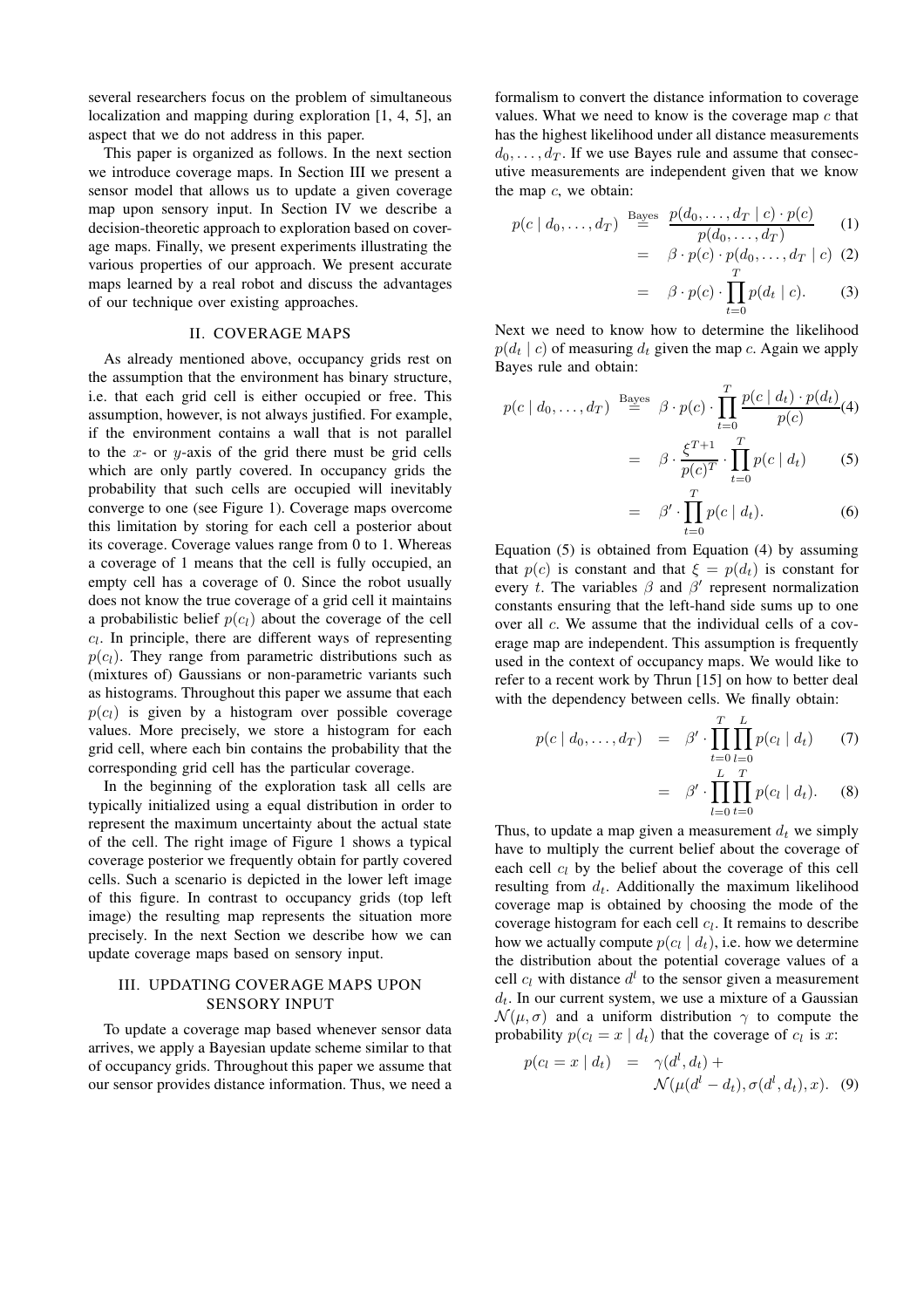

Fig. 2. This picture shows our sensor model  $P(c_l = x \mid d)$  for Albert's ultrasound sensors (here for a measured distance  $d = 100cm$ ).

The value of the uniform distribution is computed using the function  $\gamma(d^l, d_t)$  which increases monotonously in  $d<sup>l</sup>$  and d. It reflects a typical behavior of proximity sensors like sonars, because the accuracy of a measurement decreases with the distance to the obstacle. The mean  $\mu(d^l - d)$  of the Gaussian is computed in the following way:

$$
\mu(d^l - d) = \begin{cases}\n0, & (d^l - d) < -\frac{r}{2} \\
\frac{1}{2} + \frac{d^l - d}{r}, & |d^l - d| < \frac{r}{2} \\
1, & (d^l - d) > \frac{r}{2}\n\end{cases}
$$
\n(10)

with a grid resolution of  $r$ . Note that we distinguish three situations, depending on whether the measurement ends in  $c_l$  or not. Suppose that the measurement does not end in  $c_l$ and the distance  $d^l$  is shorter than d. In this case we have  $d^{l}-d \lt -\frac{r}{2}$ . In such a situation, the mean of the Gaussian is zero, since it is more likely that a cell covered by a range measurement that does not end in it is completely empty. The second line of Equation (10) represents the situation in which  $d$  ends within  $c_l$ . In this case the mean is inverse proportional to the amount the cell is covered by d. Finally, cells lying up to  $20cm$  behind a cell, in which the measurement ends, are most likely completely occupied so that the mean is 1. The value of the standard deviation  $\sigma(d^l, d)$  of the Gaussian is also a function that is monotonously increasing in  $d^l$  and d except when  $|d^l |d| < \frac{r}{2}$ . In this range  $\sigma(d^l, d)$  has a constant value that exceeds all values outside of this interval.

To obtain the optimal parameters for the various functions in our sensor model (see Equation (9)) we apply the maximum likelihood principle. We used data sets recorded with our B21r robot Albert, depicted in Figure 4, in our department building. We then compared the resulting maps with a ground-truth map obtained by applying a highly accurate scan-alignment procedure [9] on the laser range information and by manually extracting geometric objects from this data. Given these geometric primitives we can easily compute the exact coverage of each cell of a given discretization by straightforward geometric operations. We evaluate a particular set of parameters



Fig. 3. Coverage map learned from ultrasound data (left image) and ground truth map (right image).

by computing the likelihood of the ground truth map given the corresponding coverage map and apply local search techniques to determine a parameter setting that maximizes the likelihood of the ground truth map.

The image of Figure 2 depicts a fraction of the resulting sensor model  $P(c_1 = x \mid d)$  for a distance of  $d =$ 100cm for the ultrasound sensors of our robot. As the plot illustrates, for a measured distance of  $1m$ , cells close to the robot are with high likelihood unoccupied. However, cells close the measured distance are covered with a high likelihood. The maximum likelihood coverage map obtained with this model is shown in the left image of Figure 3. The size of the environment is  $17 \times 2.6m^2$  and the resolution of the here presented map is 5cm. The image also shows the trajectory of the robot during the exploration task. The right image of this figure shows the ground truth map. As can be seen from the figure, the similarity between the learned map and the ground truth is quite high.

### IV. EXPLORATION WITH COVERAGE MAPS

One of the key problems during exploration is to choose appropriate vantage points. In general there are two different aspects that are relevant. On the one hand, the uncertainty of the robot in the map should be as small as possible and on the other hand, the number of measurements to be incorporated as well as the distance traveled should be minimized.

Coverage maps are well-suited to support a decisiontheoretic approach to exploration. To determine the uncertainty in the state of a particular cell we consider the entropy of the posterior for that cell. Entropy is a general measure for the uncertainty of a belief. The entropy H of a histogram h consisting of n bins  $h_i$ ,  $(i = 1, ..., n)$  is defined as:

$$
H(h) = -\sum_{i=1}^{n} p(h_i) \cdot \log p(h_i).
$$
 (11)

 $H$  is maximal in case of a uniform distribution. The minimal value zero is be obtained if the system is absolutely certain about the state of the corresponding cell. Thus, if we want to minimize the uncertainty in the current map, all we need to do is to reduce the entropy of the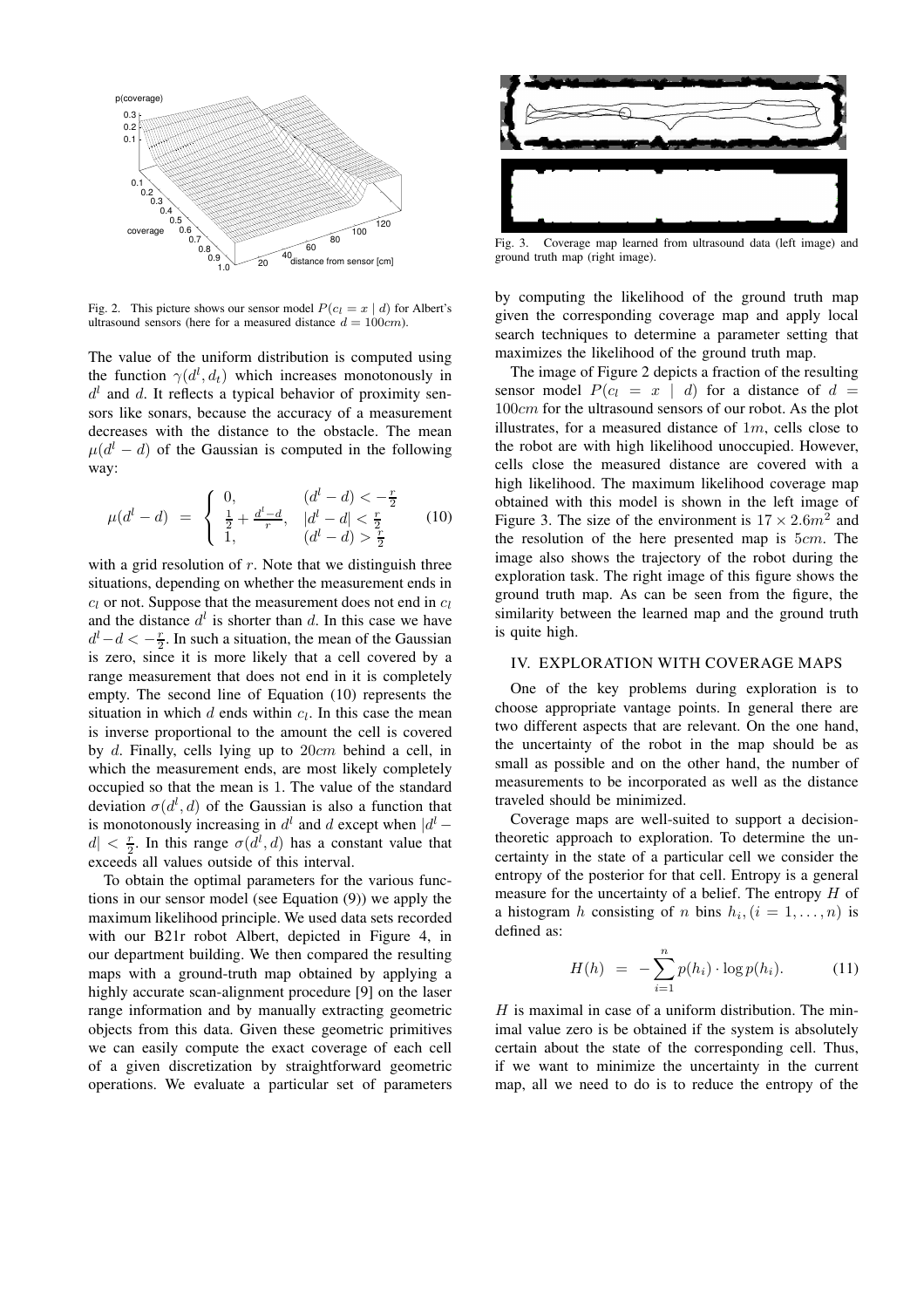

Fig. 4. The right image depicts the B21r robot Albert used to carry out the experiments. Albert is equipped with a SICK PLS laser range sensor and 24 ultrasound sensors. Both images in the middle show photographs taken within the corridor of our office environment. The right image depicts a coverage map learned by Albert using its ultrasound sensors in this environment.

histograms in the coverage map. Furthermore, we can specify, when the exploration task has been completed. Suppose the environment is of limited size. Then the goal of the exploration process for a coverage map  $c$  has been achieved if  $H(h(c_l)) < \epsilon$  for all cells  $c_l \in c$  that can be reached by the robot. Additionally, the system has to detect a situation in which the robot is unable to reduce the entropy of a cell below  $\epsilon$  to ensure the termination of the exploration task. In our system this is achieved by monitoring the change of entropy. If this change is below .001 for five consecutive measurements, the cell is regarded as explored enough.

To take into account the accuracy of the information provided by the sensor we compute the expected information gain which is the expected change of entropy given that the robot obtains a measurement at a certain location in the map. For a given cell  $c_l$  and measurement d, the information gain is defined as:

$$
I(h(c_l) | d) = H(h(c_l)) - H(h'_d(c_l)). \tag{12}
$$

Here  $h'_d(c_l)$  is the histogram of cell  $c_l$  after integrating measurement d according to our sensor model. The information gain of a measurement is then computed as the sum of the information gains for all cells covered by that measurement. Since we do not know which measurement we will receive if the robot scans the environment at a certain position  $l$ , we have to integrate over all possible measurements to compute the expected information gain for that view-point:

$$
E[I(l)] = \sum_{d} p(d \mid c) \cdot \sum_{c_i \in C(l,d)} I(h(c_i) \mid d). \quad (13)
$$

Here  $C(l, d)$  is the set of cells covered by a measured distance of  $d$  from location  $l$ . To efficiently compute the likelihood of an observation  $p(d \mid c)$  we apply a raytracing technique similar to Moravec and Elfes [13] using the current maximum likelihood coverage map.

In extensive experiments we figured out that an approach that purely relies on the information gained at particular vantage points usually minimizes the number of measurements needed to learn a map, it has the major disadvantage that it does not take into account the overall

path length of the resulting trajectory. On the other hand, the popular strategy, which guides the robot to the closest unexplored point, minimizes the length of the trajectory traveled by the robot but increases the number of necessary measurements. The strategy used by our robot therefore computes a tradeoff between the utility of vantage points L and the costs  $d_c(l, x)$  of reaching them:

$$
l_{next} = \underset{l \in L}{\operatorname{argmax}} \left[ \alpha \cdot \frac{E[I(l)]}{\max_{l' \in L} E[I(l')]}\n- (1-\alpha) \cdot \frac{d_c(l,x)}{\max_{l' \in L} d_c(l',x)} \right]. \tag{14}
$$

This way it combines the advantages of both. It reduces the distance to be traveled by the robot and the number of measurements necessary to achieve the desired level of certainty. Please note that by adapting the weight  $\alpha$  the user can easily influence the behavior of a robot and optimize the robot's performance for a special task. A value close to zero results in a greedy behavior. A value close to 1, in contrast leads to a strategy that only considers the information gain. A more detailed discussion about different the exploration strategies including experimental comparisons can be found in [14].

# V. EXPERIMENTAL RESULTS

Our techniques described above have been implemented and evaluated using data gathered with a real robot and in simulation runs. In our experiments the use of coverage maps has shown an advantage over standard occupancy grids for the decision about which locations need further consideration. When the robot has to actively control its motions in order to acquire all relevant information necessary to generate an accurate map, the uncertainty representation is of utmost importance. The experiments described in this section are designed to illustrate that coverage maps in combination with our sensor model can be used to learn high-quality maps. They furthermore illustrate that they facilitate a decision-theoretic control of the robot during exploration for generating highly accurate maps with noisy sensors.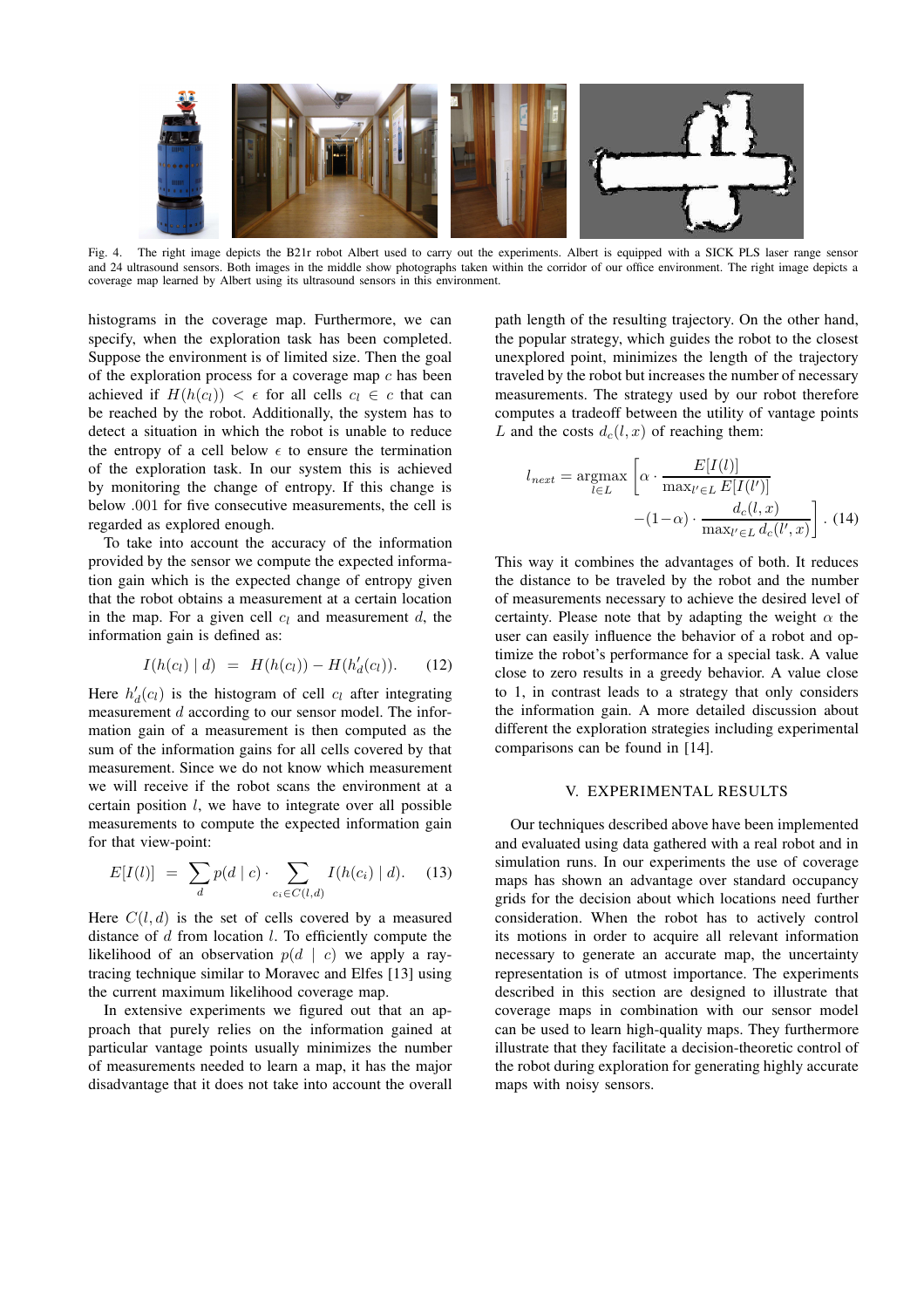

Fig. 5. The top image depicts a coverage map build from recorded sonar data at the University of Washington. The lower image shows 2% of all sonar scans used to build the map above and illustrates the high noise in the measurement data.

#### *A. Mapping with Noisy Sensors*

The first experiment is designed to illustrate that we obtain highly accurate coverage maps using our sensor model. In this real world experiment we used sonar data gathered with our mobile robot Albert in our office environment. Albert traveled along the corridor and entered three rooms of our lab. The two middle images of Figure 4 show pictures of this environment. As can be seen, there are lots of glass panes which are hard to map with ultrasounds because of their smooth surface. The resulting coverage map is shown in the right image of Figure 4. We would like to emphasize that even smaller details such as the narrow pillars at the walls are visible in the resulting map.

Another example for a coverage map build from real sonar data is depicted in the top image of Figure 5. The sonar data (see lower image of the same figure) has been recorded while the robot was controlled manually using a joystick. Since the robot was not performing an exploration task it did not enter any of the doorways in this environment.

#### *B. Advantage over Scan Counting*

The next experiment is designed to illustrate that an approach which considers the uncertainty in the belief about the coverage of a cell to select view-points yields more accurate maps than techniques relying on scan counting approaches. Scan counting techniques store for each cell the number of times it has been intercepted by a measurement. Several exploration techniques [2, 6, 18] assume that a place is explored if it has been scanned once. This is problematic especially when the underlying sensors are noisy. Figure 6 shows a typical occupancy grid map of our laboratory environment obtained from real sonar data and using this approach. Although this map reveals the structure of the environment it lacks several details that are contained in the corresponding coverage map (see Figure 3). Since the exploration process stops as soon as all reachable locations were intercepted by a



Fig. 6. This image depicts an occupancy grid map obtained with scan counting  $(n = 1)$ .

| technique           | path length | $\{c_i \mid H(h(c_i)) > \epsilon\}\$ |
|---------------------|-------------|--------------------------------------|
| coverage maps       | 89.1m       |                                      |
| counting $(n = 1)$  | 26.6m       | 21\%                                 |
| counting $(n = 50)$ | 90.6m       | .5%                                  |

#### TABLE I

THIS TABLE SHOWS THE PATH LENGTH AND NUMBER OF CELLS WITH HIGH ENTROPY FOR DIFFERENT EXPLORATION STRATEGIES.

measurement, many cells of the resulting occupancy map have a high uncertainty. Especially if noisy sensors are used the robot has to scan cells multiple times. This leads to an extension of scan counting in which one assumes that each cell has to be covered  $n$  times and not only once. A candidate value for  $n$  could be the maximum number of measurements necessary for obtaining a coverage map that fulfills the entropy threshold criterion.

To analyze the quality of occupancy maps obtained for different values of *n* we performed several experiments. In these experiments we additionally discounted longer beams in order to account for the fact that range sensors provide fewer information for distant places. The results for  $n = 1$  and  $n = 50$  (in practical experiments we found that  $n = 50$  yields coverage maps that typically fulfill the entropy criterion for ultrasound sensors) are summarized in Table I. The right column of this table contains the percentage of cells in  $c$  for which the entropy exceeds the given threshold. As can be seen from the figure, more than 20% of the cells do not fulfill the entropy criterion if  $n = 1$ . In the case of  $n = 50$  still 1.5% of the cells are above this threshold. In contrast to this, our approach considers the uncertainty in the coverage of the individual cells so that the resulting maps are more accurate. As this experiment demonstrates, even extended scan counting does not guarantee that in the end every cell is explored well enough. Typically, some cells will be measured too often, others not often enough.

To analyze the relationship between the overall distance traveled and the percentage of sufficiently explored cells, we performed a series of 50 simulation experiments. In these experiments we forced the robot to reach a scan count of  $n$  where  $n$  varied between 1 and 130. We counted the number of cells  $m$  that were explored well enough given the entropy criterion for coverage maps and plotted the length of the overall path against  $m$ . The resulting graph is shown in Figure 7. The cross on the right side indicates the path length obtained when using our exploration strategy for coverage maps with a low